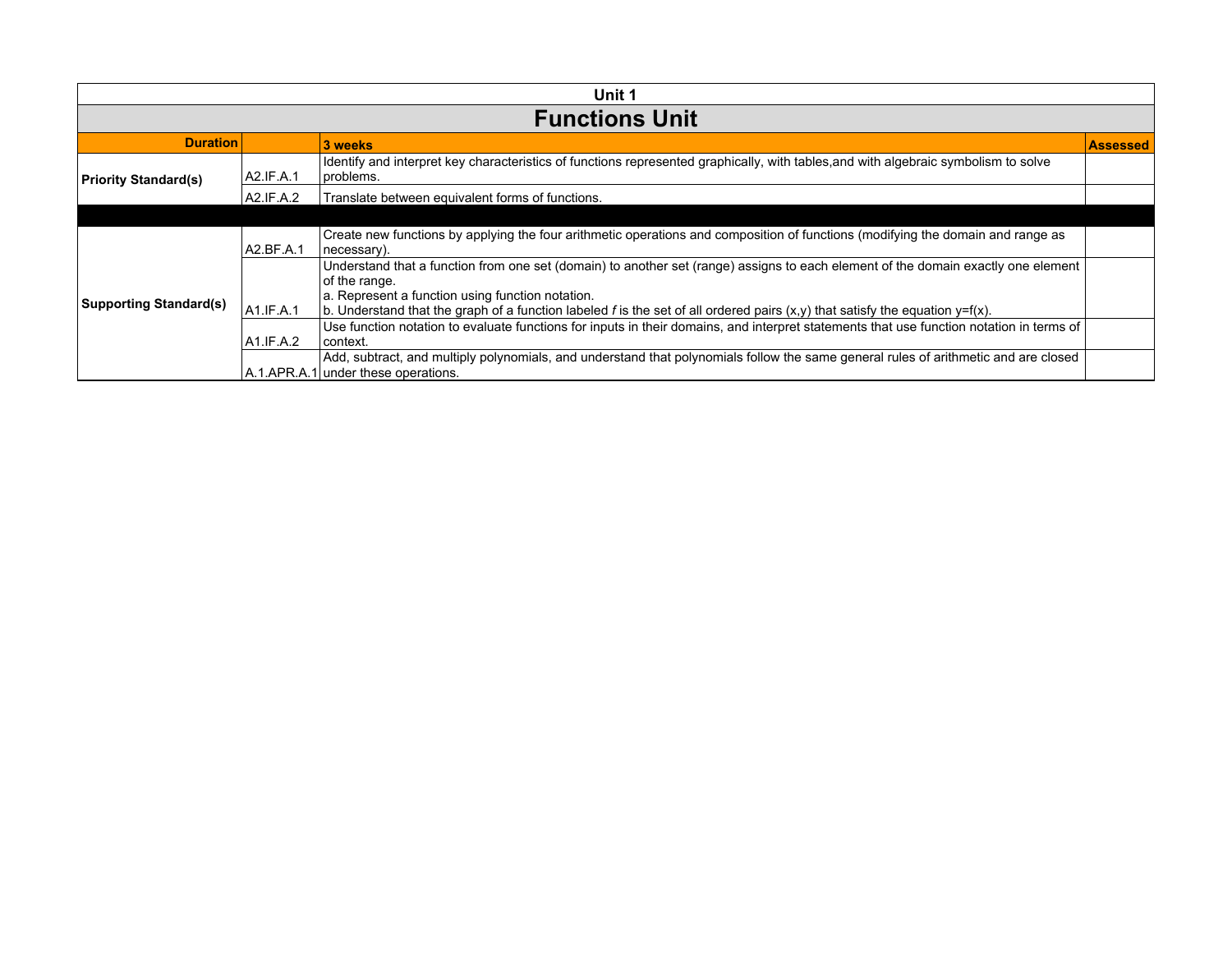| Unit 2                               |                                                    |                                                                                                                                                                                                                                                                                                                    |  |  |
|--------------------------------------|----------------------------------------------------|--------------------------------------------------------------------------------------------------------------------------------------------------------------------------------------------------------------------------------------------------------------------------------------------------------------------|--|--|
| <b>Absolute Value Functions Unit</b> |                                                    |                                                                                                                                                                                                                                                                                                                    |  |  |
|                                      | <b>Duration</b><br>$ 2.5$ weeks<br><b>Assessed</b> |                                                                                                                                                                                                                                                                                                                    |  |  |
| <b>Priority Standard(s)</b>          | A2.REI.A.1                                         | Create and solve equations and inequalities, including those that involve absolute value.                                                                                                                                                                                                                          |  |  |
|                                      |                                                    |                                                                                                                                                                                                                                                                                                                    |  |  |
| Supporting Standard(s)               | A2.BF.A.3                                          | Describe the effects of transformations algebraically and graphically, creating vertical and horizontal translations, vertical and<br>horizontal reflection, and dilations (expansions/compressions) for linear, quadratic, cubic, square and cube root, absolute value,<br>exponential and logarithmic functions. |  |  |
|                                      | IA1.REI.C7                                         | Graph the solution to a linear inequality in two variables.                                                                                                                                                                                                                                                        |  |  |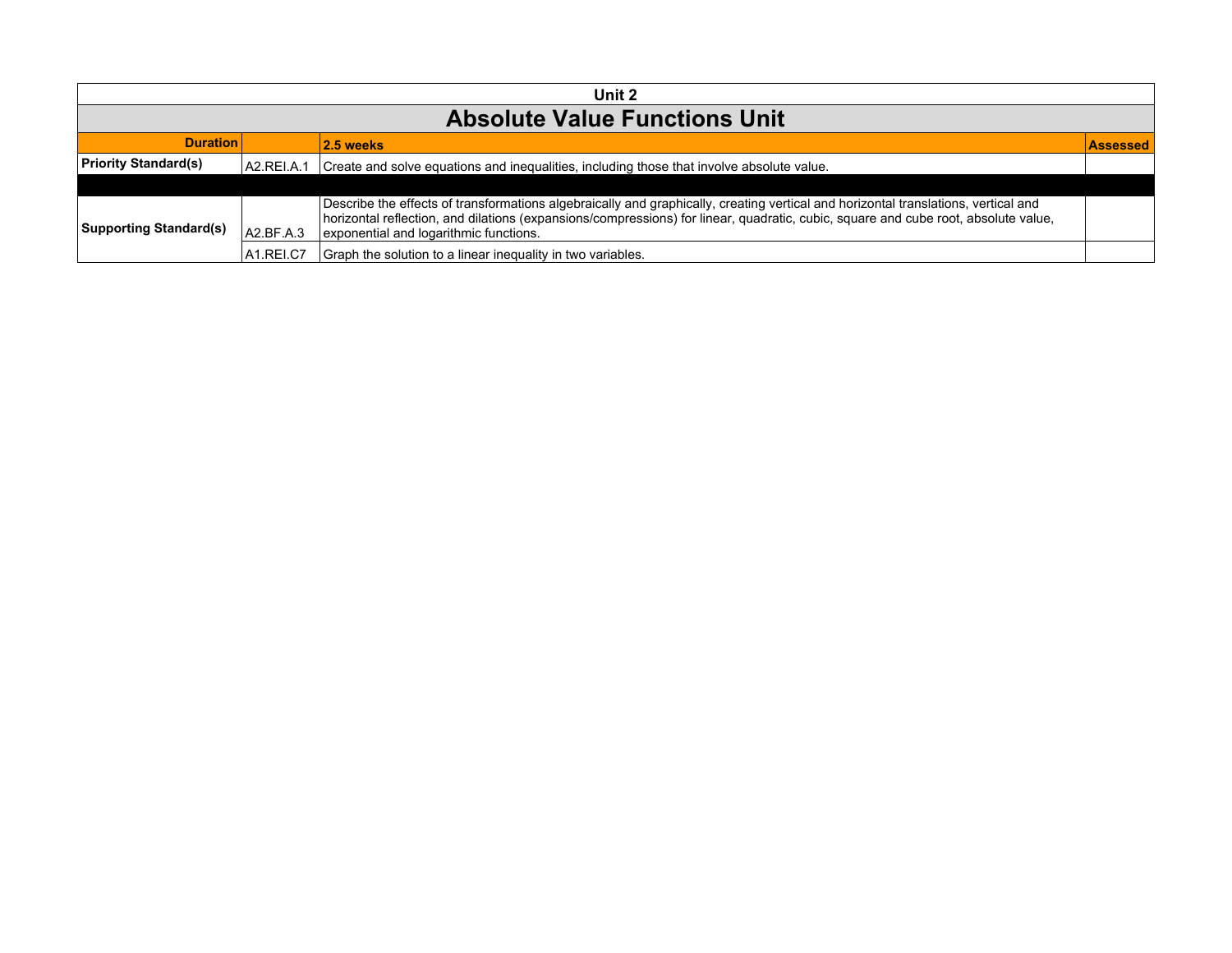| Unit 3                        |                                               |                                                                                                                                                                                                                                                                                                                    |  |  |  |
|-------------------------------|-----------------------------------------------|--------------------------------------------------------------------------------------------------------------------------------------------------------------------------------------------------------------------------------------------------------------------------------------------------------------------|--|--|--|
|                               | <b>Square Root Functions Unit</b>             |                                                                                                                                                                                                                                                                                                                    |  |  |  |
|                               | <b>Duration</b><br>3 weeks<br><b>Assessed</b> |                                                                                                                                                                                                                                                                                                                    |  |  |  |
| <b>Priority Standard(s)</b>   | A2.NQ.A.3                                     | Add, subtract, multiply, and divide radical expressions.                                                                                                                                                                                                                                                           |  |  |  |
|                               | A2.NQ.A.4                                     | Solve equations involving rational exponents and/or radicals and identify situations where extraneous solutions may result.                                                                                                                                                                                        |  |  |  |
|                               |                                               |                                                                                                                                                                                                                                                                                                                    |  |  |  |
| <b>Supporting Standard(s)</b> | A2.BF.A.1                                     | Create new functions by applying the four arithmetic operations and composition of functions (modifying the domain and range as<br>(necessary).                                                                                                                                                                    |  |  |  |
|                               | A2.BF.A.2                                     | Derive inverses of functions, and compose the inverse with the original function to show that the functions are inverses.                                                                                                                                                                                          |  |  |  |
|                               | A2.BF.A.3                                     | Describe the effects of transformations algebraically and graphically, creating vertical and horizontal translations, vertical and<br>horizontal reflection, and dilations (expansions/compressions) for linear, quadratic, cubic, square and cube root, absolute value,<br>exponential and logarithmic functions. |  |  |  |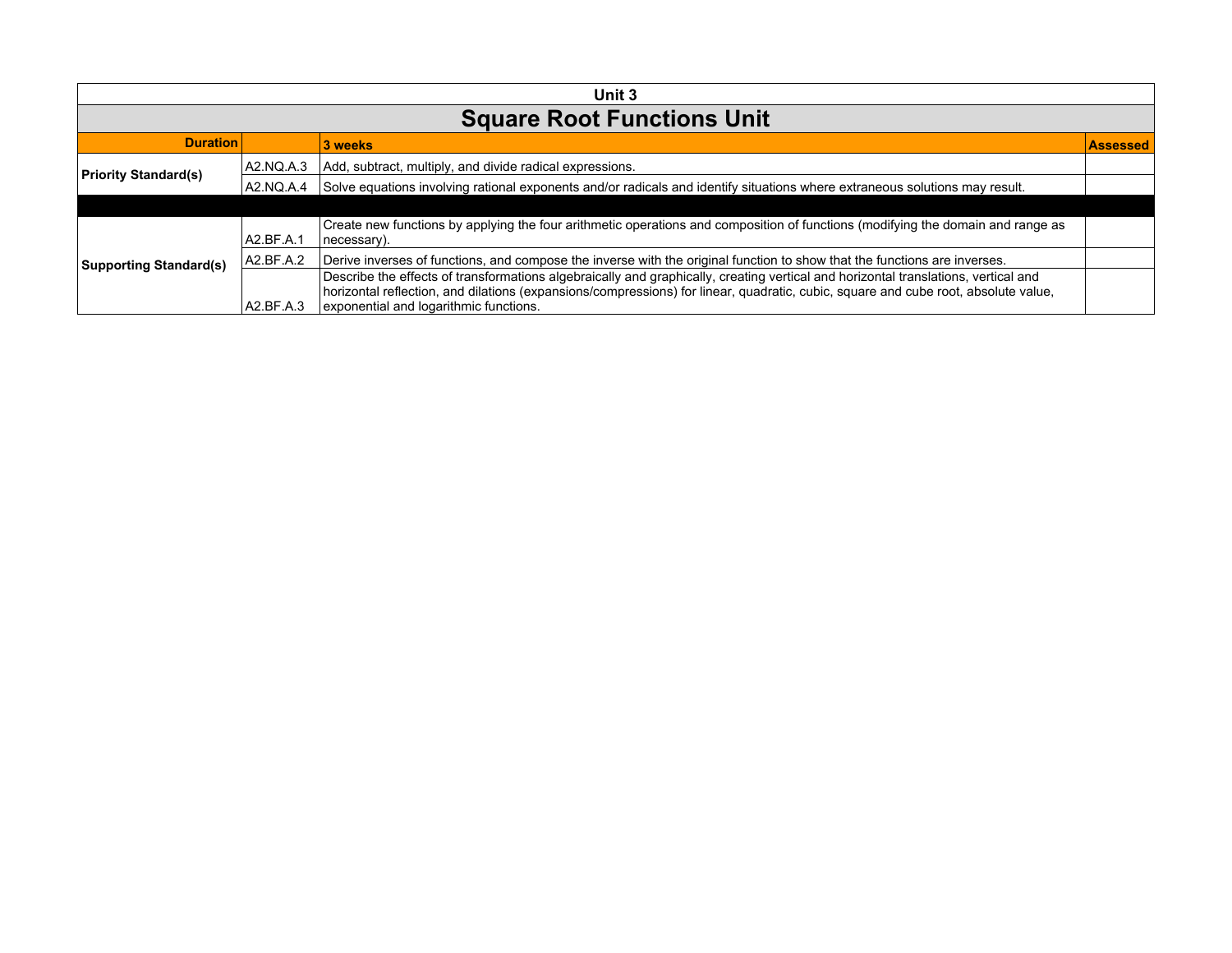| Unit 4                          |           |                                                                                                                                                                                                                                                                                                                    |                 |
|---------------------------------|-----------|--------------------------------------------------------------------------------------------------------------------------------------------------------------------------------------------------------------------------------------------------------------------------------------------------------------------|-----------------|
| <b>Quadratic Functions Unit</b> |           |                                                                                                                                                                                                                                                                                                                    |                 |
| <b>Duration</b>                 |           | 4 weeks                                                                                                                                                                                                                                                                                                            | <b>Assessed</b> |
|                                 | A2.FM.A.1 | Create functions and use them to solve applications of quadratic and exponential function modeling problems.                                                                                                                                                                                                       |                 |
| <b>Priority Standard(s)</b>     |           | Solve problems involving quadratic equations<br>a. Use the method of completing the square to create an equivalent quadratic equation<br>b. Derive the quadratic formula.                                                                                                                                          |                 |
|                                 |           | $A1.REI.A.2$ $\vert$ c. Analyze different methods of solving quadratic equations.                                                                                                                                                                                                                                  |                 |
|                                 |           |                                                                                                                                                                                                                                                                                                                    |                 |
| <b>Supporting Standard(s)</b>   |           | Choose and produce equivalent forms of a quadratic expression or equations to reveal and explain properties.<br>a. Find the zeros of a quadratic function by rewriting it in factored form.<br>$\vert$ A1.SSE.A.3 $\vert$ b. Find the maximum or minimum value of a quadratic function by completing the square.   |                 |
|                                 | A2.BF.A.3 | Describe the effects of transformations algebraically and graphically, creating vertical and horizontal translations, vertical and<br>horizontal reflection, and dilations (expansions/compressions) for linear, quadratic, cubic, square and cube root, absolute value,<br>exponential and logarithmic functions. |                 |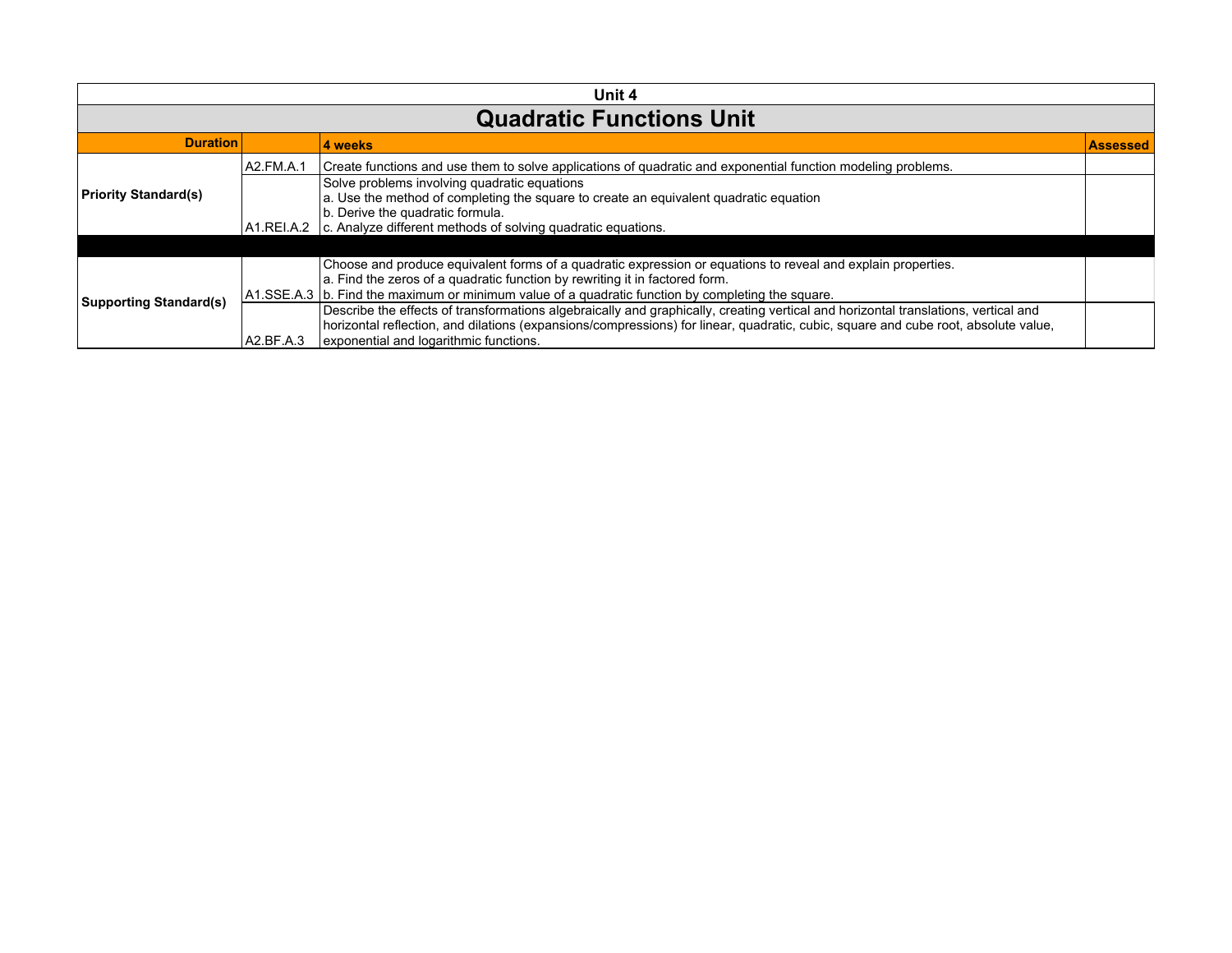| Unit 5                        |                                                 |                                                                                            |  |  |
|-------------------------------|-------------------------------------------------|--------------------------------------------------------------------------------------------|--|--|
| <b>Complex Numbers Unit</b>   |                                                 |                                                                                            |  |  |
|                               | <b>Duration</b><br>1.5 weeks<br><b>Assessed</b> |                                                                                            |  |  |
| <b>Priority Standard(s)</b>   | A2.NQ.B.5                                       | Represent complex numbers.                                                                 |  |  |
|                               | IA2.NQ.B.6                                      | Add, subtract, multiply, and divide complex numbers.                                       |  |  |
|                               |                                                 |                                                                                            |  |  |
| <b>Supporting Standard(s)</b> |                                                 | A2.APR.A.1 Extend the knowledge of factoring to include factors with complex coefficients. |  |  |
|                               | A2.NQ.B.7                                       | Know and apply the Fundamental Theorem of Algebra.                                         |  |  |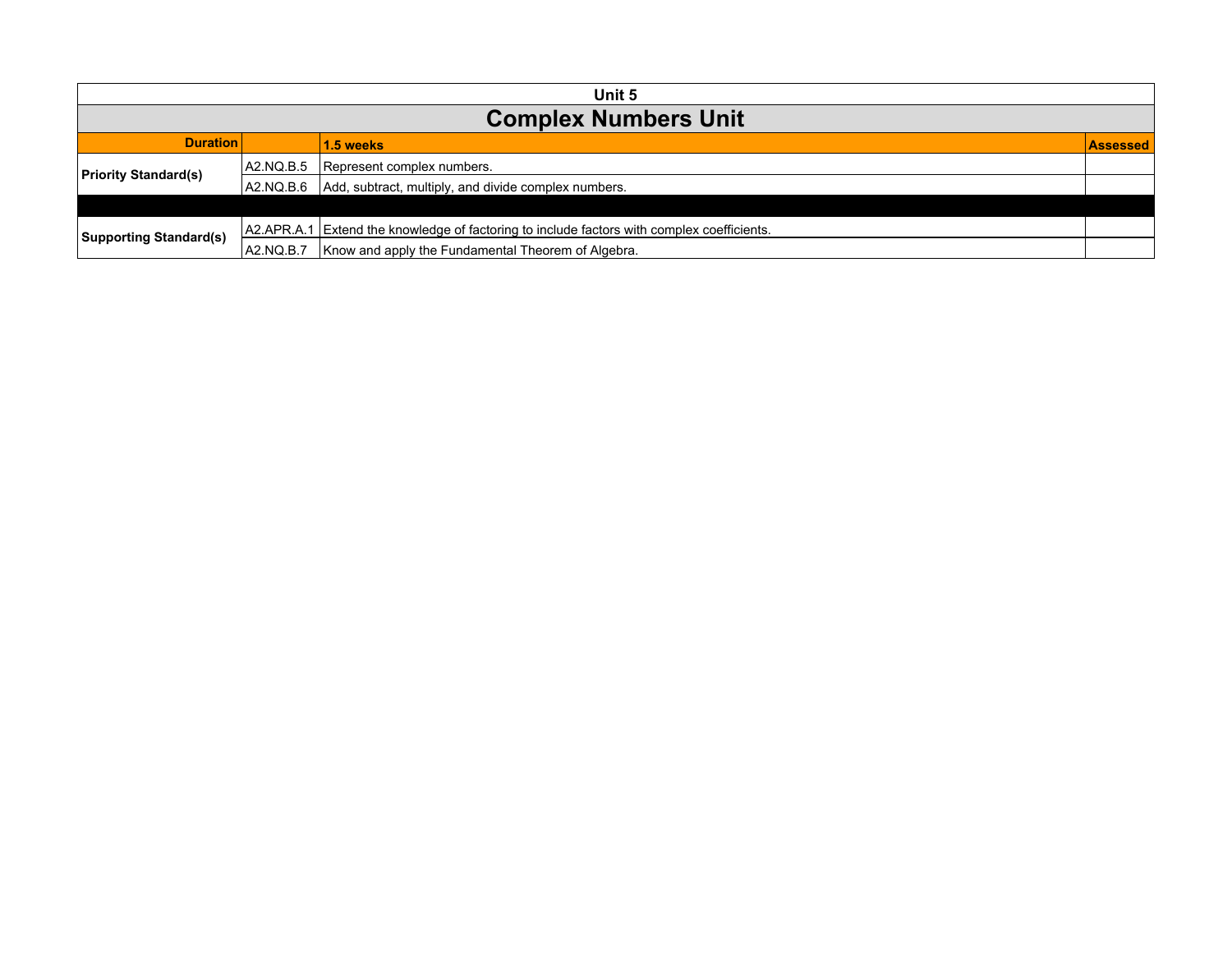| Unit 6                                     |                            |                                                                                                                                                                                                                                                                          |  |  |  |
|--------------------------------------------|----------------------------|--------------------------------------------------------------------------------------------------------------------------------------------------------------------------------------------------------------------------------------------------------------------------|--|--|--|
| <b>Higher-Index Radical Functions Unit</b> |                            |                                                                                                                                                                                                                                                                          |  |  |  |
| <b>Duration</b>                            | 3 weeks<br><b>Assessed</b> |                                                                                                                                                                                                                                                                          |  |  |  |
| <b>Priority Standard(s)</b>                | A2.NQ.A.2                  | Create and recognize equivalent expressions involving radical and exponential forms of expressions.                                                                                                                                                                      |  |  |  |
|                                            | A2.NQ.A.4                  | Solve equations involving rational exponents and/or radicals and identify situations where extraneous solutions may result.                                                                                                                                              |  |  |  |
|                                            |                            |                                                                                                                                                                                                                                                                          |  |  |  |
| <b>Supporting Standard(s)</b>              | A2.NQ.A.1                  | Extend the system of powers and roots to include rational exponents.                                                                                                                                                                                                     |  |  |  |
|                                            | A2.NQ.A.3                  | Add, subtract, multiply, and divide radical expressions.                                                                                                                                                                                                                 |  |  |  |
|                                            |                            | Describe the effects of transformations algebraically and graphically, creating vertical and horizontal translations, vertical and<br>horizontal reflection, and dilations (expansions/compressions) for linear, quadratic, cubic, square and cube root, absolute value, |  |  |  |
|                                            | A2.BF.A.3                  | exponential and logarithmic functions.                                                                                                                                                                                                                                   |  |  |  |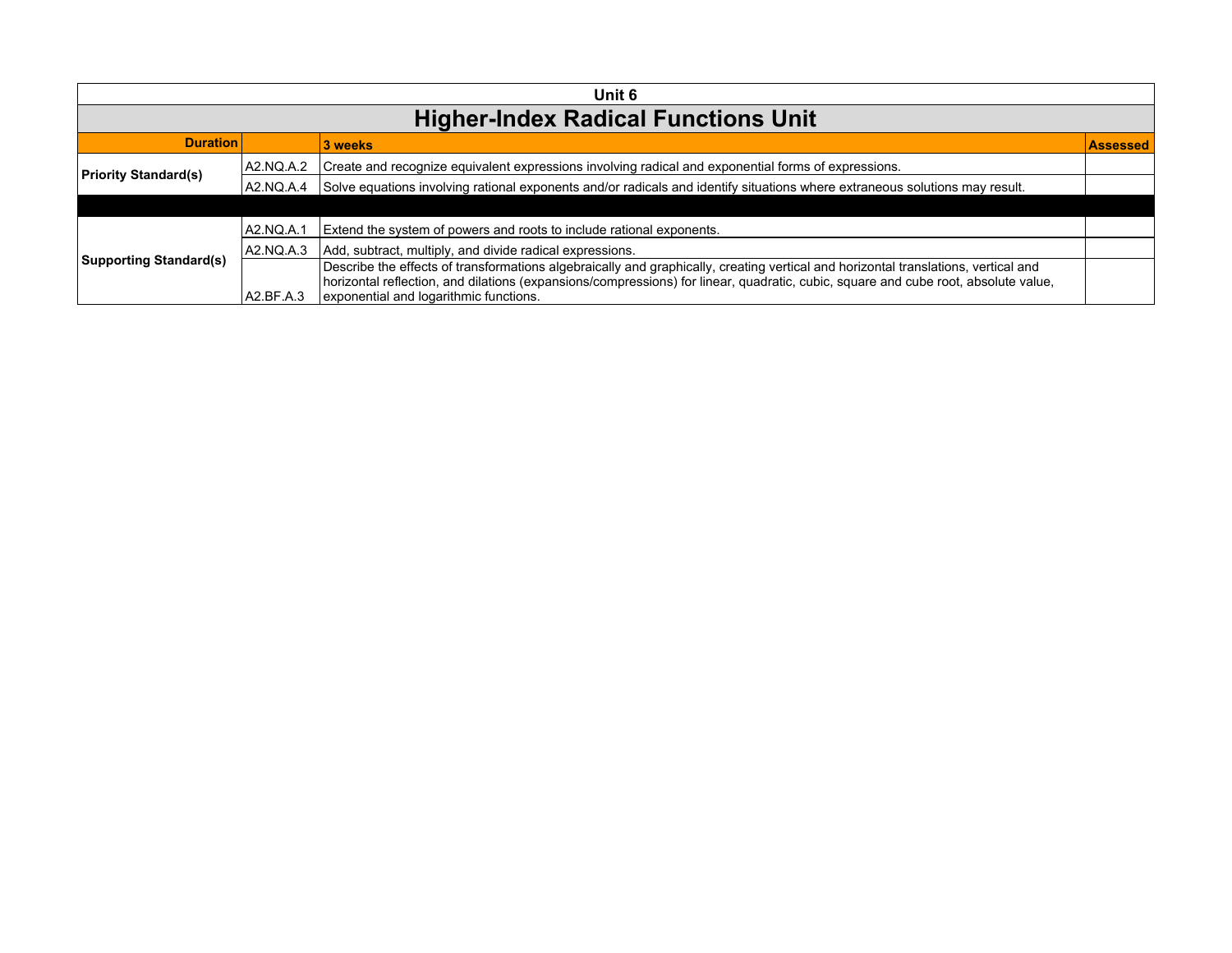| Unit 7                           |                          |                                                                                                                                                                                                                                                                                                                    |                 |  |
|----------------------------------|--------------------------|--------------------------------------------------------------------------------------------------------------------------------------------------------------------------------------------------------------------------------------------------------------------------------------------------------------------|-----------------|--|
| <b>Polynomial Functions Unit</b> |                          |                                                                                                                                                                                                                                                                                                                    |                 |  |
| <b>Duration</b>                  |                          | 4 weeks                                                                                                                                                                                                                                                                                                            | <b>Assessed</b> |  |
|                                  |                          | A2.APR.A.2 Understand the Remainder Theorem and use it to solve problems.                                                                                                                                                                                                                                          |                 |  |
| <b>Priority Standard(s)</b>      | A2.APR.A.5   polynomial. | dentify zeros of polynomials when suitable factorizations are available, and use the zeros to sketch the function defined by the                                                                                                                                                                                   |                 |  |
|                                  |                          |                                                                                                                                                                                                                                                                                                                    |                 |  |
|                                  | A2.APR.A.1               | Extend the knowledge of factoring to include factors with complex coefficients.                                                                                                                                                                                                                                    |                 |  |
|                                  |                          | A2.APR.A.3 Find the least common multiple of two or more polynomials.                                                                                                                                                                                                                                              |                 |  |
| <b>Supporting Standard(s)</b>    | A2.BF.A.3                | Describe the effects of transformations algebraically and graphically, creating vertical and horizontal translations, vertical and<br>horizontal reflection, and dilations (expansions/compressions) for linear, quadratic, cubic, square and cube root, absolute value,<br>exponential and logarithmic functions. |                 |  |
|                                  | IA1.APR.A.1              | Add, subtract, and multiply polynomials, and understand that polynomials follow the same general rules of arithmetic and are closed<br>under these operations.                                                                                                                                                     |                 |  |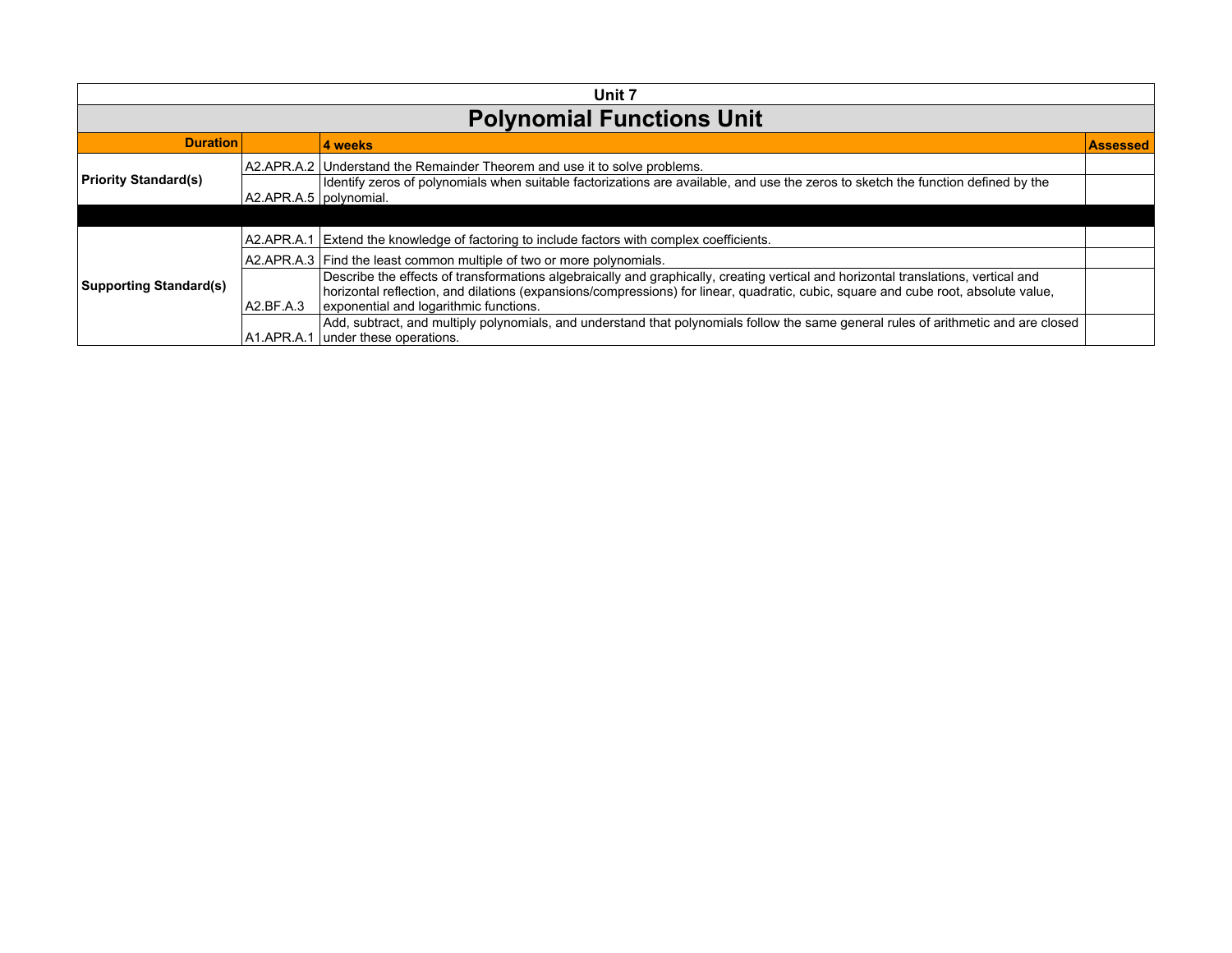| Unit 8                        |                                                   |                                                                                                                                                                              |  |  |  |
|-------------------------------|---------------------------------------------------|------------------------------------------------------------------------------------------------------------------------------------------------------------------------------|--|--|--|
|                               | <b>Exponential and Logarithmic Functions Unit</b> |                                                                                                                                                                              |  |  |  |
| <b>Duration</b>               | 3.5 weeks<br>Assessed                             |                                                                                                                                                                              |  |  |  |
| <b>Priority Standard(s)</b>   |                                                   | A2.SSE.A.2   Use the inverse relationship between exponents and logarithms to solve exponential and logarithmic equations.                                                   |  |  |  |
|                               |                                                   | A2.SSE.A.3 Use properties of logarithms to solve equations or find equivalent expressions.                                                                                   |  |  |  |
|                               |                                                   |                                                                                                                                                                              |  |  |  |
|                               |                                                   | A2.SSE.A.1 Develop the definition of logarithms based on properties of exponents.                                                                                            |  |  |  |
|                               |                                                   | A2.SSE.A.4 Understand why logarithmic scales are used, and use them to solve problems.                                                                                       |  |  |  |
| <b>Supporting Standard(s)</b> |                                                   | Describe the effects of transformations algebraically and graphically, creating vertical and horizontal translations, vertical and                                           |  |  |  |
|                               | A2.BF.A.3                                         | horizontal reflection, and dilations (expansions/compressions) for linear, quadratic, cubic, square and cube root, absolute value,<br>exponential and logarithmic functions. |  |  |  |
|                               | A2.FM.A.1                                         | Create functions and use them to solve applications of quadratic and exponential function modeling problems.                                                                 |  |  |  |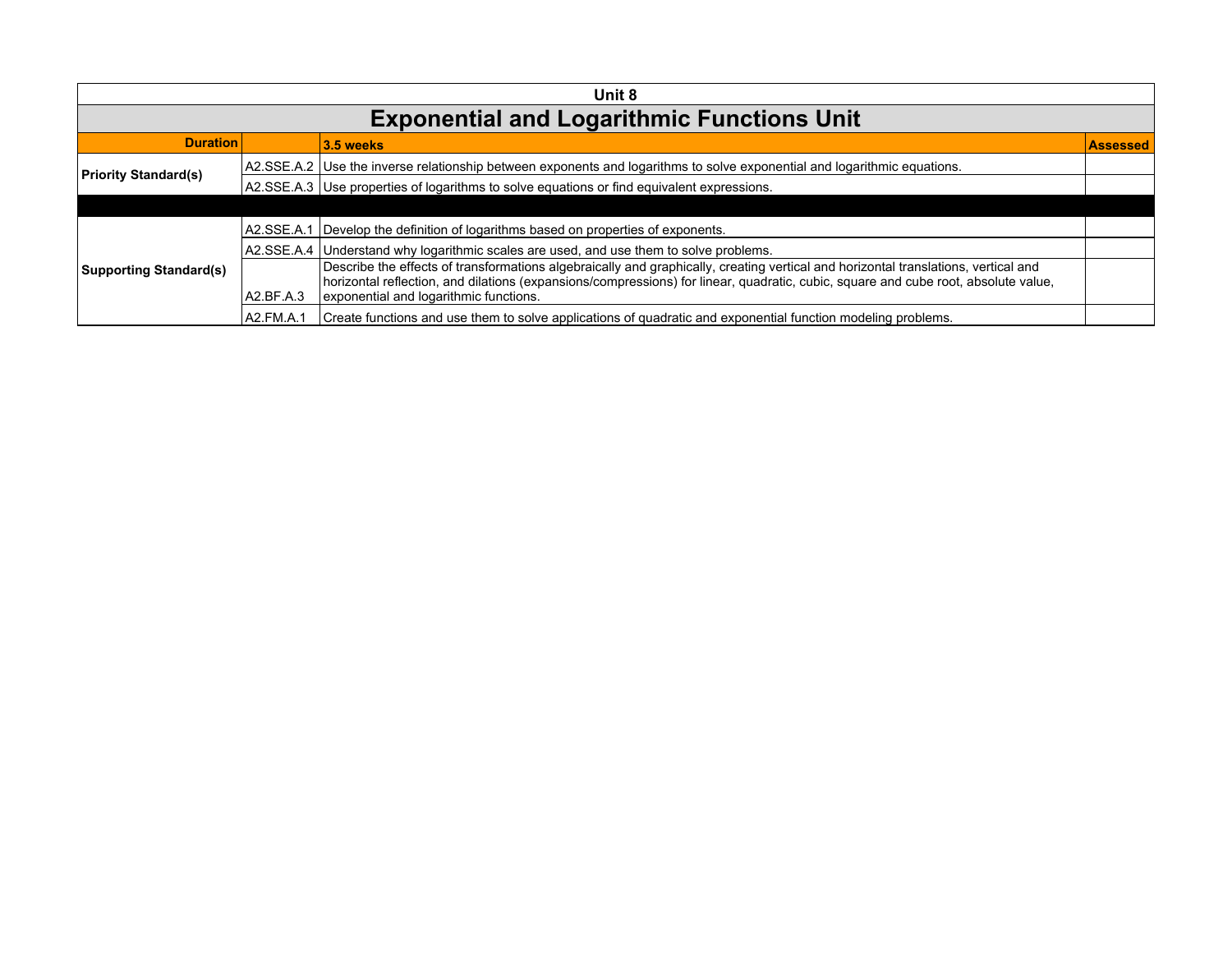| Unit 9                         |                                                    |                                                                                                                                                                                                                                                                                                                    |  |  |
|--------------------------------|----------------------------------------------------|--------------------------------------------------------------------------------------------------------------------------------------------------------------------------------------------------------------------------------------------------------------------------------------------------------------------|--|--|
| <b>Rational Functions Unit</b> |                                                    |                                                                                                                                                                                                                                                                                                                    |  |  |
|                                | <b>Duration</b><br>$ 2.5$ weeks<br><b>Assessed</b> |                                                                                                                                                                                                                                                                                                                    |  |  |
| <b>Priority Standard(s)</b>    |                                                    | A2.APR.A.4 Add, subtract, multiply, and divide rational expressions.                                                                                                                                                                                                                                               |  |  |
|                                | IA2.REI.A.2                                        | Solve rational equations where numerators and denominators are polynomials and where extraneous solutions may result.                                                                                                                                                                                              |  |  |
|                                |                                                    |                                                                                                                                                                                                                                                                                                                    |  |  |
| <b>Supporting Standard(s)</b>  | A2.BF.A.3                                          | Describe the effects of transformations algebraically and graphically, creating vertical and horizontal translations, vertical and<br>horizontal reflection, and dilations (expansions/compressions) for linear, quadratic, cubic, square and cube root, absolute value,<br>exponential and logarithmic functions. |  |  |